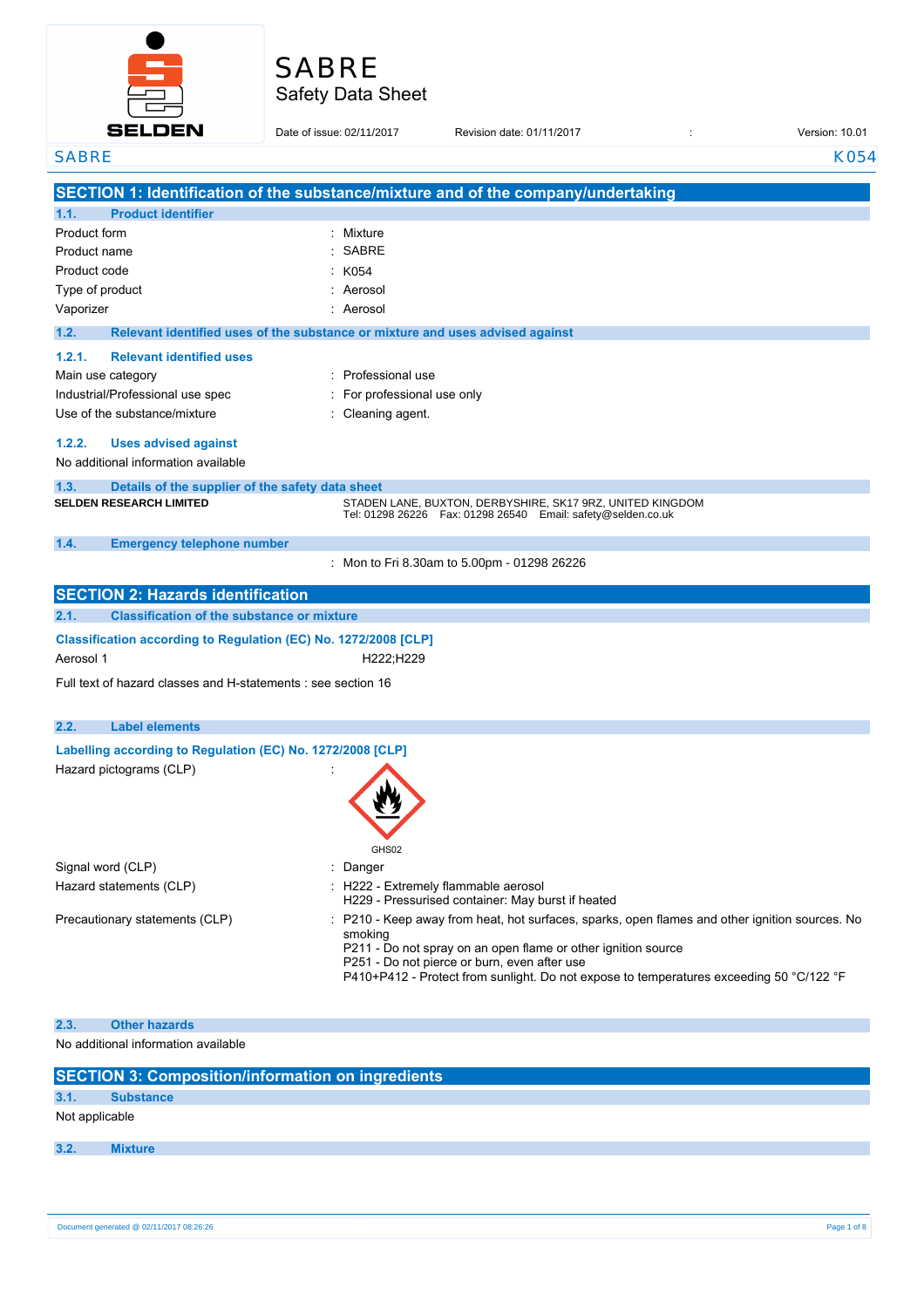## SABRE KO54

L.

# Safety Data Sheet

| <b>Name</b>                                                                         | <b>Product identifier</b>                                                                              | $\%$     | <b>Classification according to</b><br>Directive 67/548/EEC | <b>Classification according to</b><br><b>Regulation (EC) No.</b><br>1272/2008 [CLP] |
|-------------------------------------------------------------------------------------|--------------------------------------------------------------------------------------------------------|----------|------------------------------------------------------------|-------------------------------------------------------------------------------------|
| propan-2-ol, isopropyl alcohol,<br>isopropanol                                      | (CAS No) 67-63-0<br>(EC no) 200-661-7<br>(EC index no) 603-117-00-0<br>(REACH-no) 01-<br>2119457558-25 | $5 - 15$ | F: R11<br>Xi: R36<br><b>R67</b>                            | Flam. Lig. 2, H225<br>Eye Irrit. 2, H319<br>STOT SE 3, H336                         |
| butane<br>substance with national workplace exposure<br>$limit(s)$ (BE, DK, GB, IE) | (CAS No) 106-97-8<br>(EC no) 203-448-7<br>(EC index no) 601-004-00-0                                   | $5 - 15$ | $F +: R12$                                                 | Flam. Gas 1, H220<br>Press, Gas                                                     |
| isobutane<br>substance with national workplace exposure<br>$limit(s)$ (BE)          | (CAS No) 75-28-5<br>(EC no) 200-857-2<br>(EC index no) 601-004-00-0                                    | $1 - 5$  | $F +: R12$                                                 | Flam, Gas 1, H220<br>Press, Gas                                                     |
| propane<br>substance with national workplace exposure<br>$limit(s)$ (BE, DK, $IE$ ) | (CAS No) 74-98-6<br>(EC no) 200-827-9<br>(EC index no) 601-003-00-5                                    | $1 - 5$  | $F +: R12$                                                 | Flam. Gas 1, H220                                                                   |

Full text of R- and H-statements: see section 16

|                   | <b>SECTION 4: First aid measures</b>                                |                                                                                                                                                                                               |
|-------------------|---------------------------------------------------------------------|-----------------------------------------------------------------------------------------------------------------------------------------------------------------------------------------------|
| 4.1.              | <b>Description of first aid measures</b>                            |                                                                                                                                                                                               |
|                   | First-aid measures general                                          | Get medical advice/attention if you feel unwell.                                                                                                                                              |
|                   | First-aid measures after inhalation                                 | Remove person to fresh air and keep comfortable for breathing.                                                                                                                                |
|                   | First-aid measures after skin contact                               | Wash with plenty of soap and water.                                                                                                                                                           |
|                   | First-aid measures after eye contact                                | IF IN EYES: Rinse cautiously with water for several minutes. Remove contact lenses, if present<br>and easy to do. Continue rinsing. If eye irritation persists: Get medical advice/attention. |
|                   | First-aid measures after ingestion                                  | Do NOT induce vomiting. Rinse mouth. Drink plenty of water. Get medical advice/attention.                                                                                                     |
| 4.2.              | Most important symptoms and effects, both acute and delayed         |                                                                                                                                                                                               |
| Symptoms/injuries |                                                                     | Not expected to present a significant hazard under anticipated conditions of normal use.                                                                                                      |
|                   | Symptoms/injuries after inhalation                                  | May cause respiratory irritation.                                                                                                                                                             |
|                   | Symptoms/injuries after skin contact                                | Repeated exposure may cause skin dryness or cracking.                                                                                                                                         |
|                   | Symptoms/injuries after eye contact                                 | Causes eye irritation.                                                                                                                                                                        |
|                   | Symptoms/injuries after ingestion                                   | May cause a light irritation of the linings of the mouth, throat, and gastrointestinal tract.                                                                                                 |
| 4.3.              |                                                                     | Indication of any immediate medical attention and special treatment needed                                                                                                                    |
|                   | Treat symptomatically.                                              |                                                                                                                                                                                               |
|                   | <b>SECTION 5: Firefighting measures</b>                             |                                                                                                                                                                                               |
| 5.1.              | <b>Extinguishing media</b>                                          |                                                                                                                                                                                               |
|                   | Suitable extinguishing media                                        | Carbon dioxide. Dry powder. Foam.                                                                                                                                                             |
|                   |                                                                     |                                                                                                                                                                                               |
| 5.2.              | Special hazards arising from the substance or mixture               |                                                                                                                                                                                               |
| Fire hazard       |                                                                     | Extremely flammable aerosol.                                                                                                                                                                  |
| Explosion hazard  |                                                                     | Explosion risk in case of fire.                                                                                                                                                               |
| 5.3.              | <b>Advice for firefighters</b>                                      |                                                                                                                                                                                               |
|                   | Firefighting instructions                                           | : Use water spray or fog for cooling exposed containers.                                                                                                                                      |
|                   | <b>SECTION 6: Accidental release measures</b>                       |                                                                                                                                                                                               |
| 6.1.              | Personal precautions, protective equipment and emergency procedures |                                                                                                                                                                                               |
| General measures  |                                                                     | Remove ignition sources.                                                                                                                                                                      |
| 6.1.1.            | For non-emergency personnel                                         |                                                                                                                                                                                               |
|                   | <b>Emergency procedures</b>                                         | Evacuate unnecessary personnel.<br>÷.                                                                                                                                                         |
|                   |                                                                     |                                                                                                                                                                                               |
| 6.1.2.            | For emergency responders                                            |                                                                                                                                                                                               |
|                   | Protective equipment                                                | : Use personal protective equipment as required.                                                                                                                                              |
| 6.2.              | <b>Environmental precautions</b>                                    |                                                                                                                                                                                               |
|                   | Avoid release to the environment.                                   |                                                                                                                                                                                               |
| 6.3.              | Methods and material for containment and cleaning up                |                                                                                                                                                                                               |
| For containment   |                                                                     | : Collect spillage.                                                                                                                                                                           |
|                   | Methods for cleaning up                                             | Soak up spills with inert solids, such as clay or diatomaceous earth as soon as possible.                                                                                                     |
| 6.4.              | <b>Reference to other sections</b>                                  |                                                                                                                                                                                               |
|                   |                                                                     | For further information refer to section 8: "Exposure controls/personal protection". For further information refer to section 13.                                                             |
|                   | Document generated @ 02/11/2017 08:26:26                            | Page 2 of 8                                                                                                                                                                                   |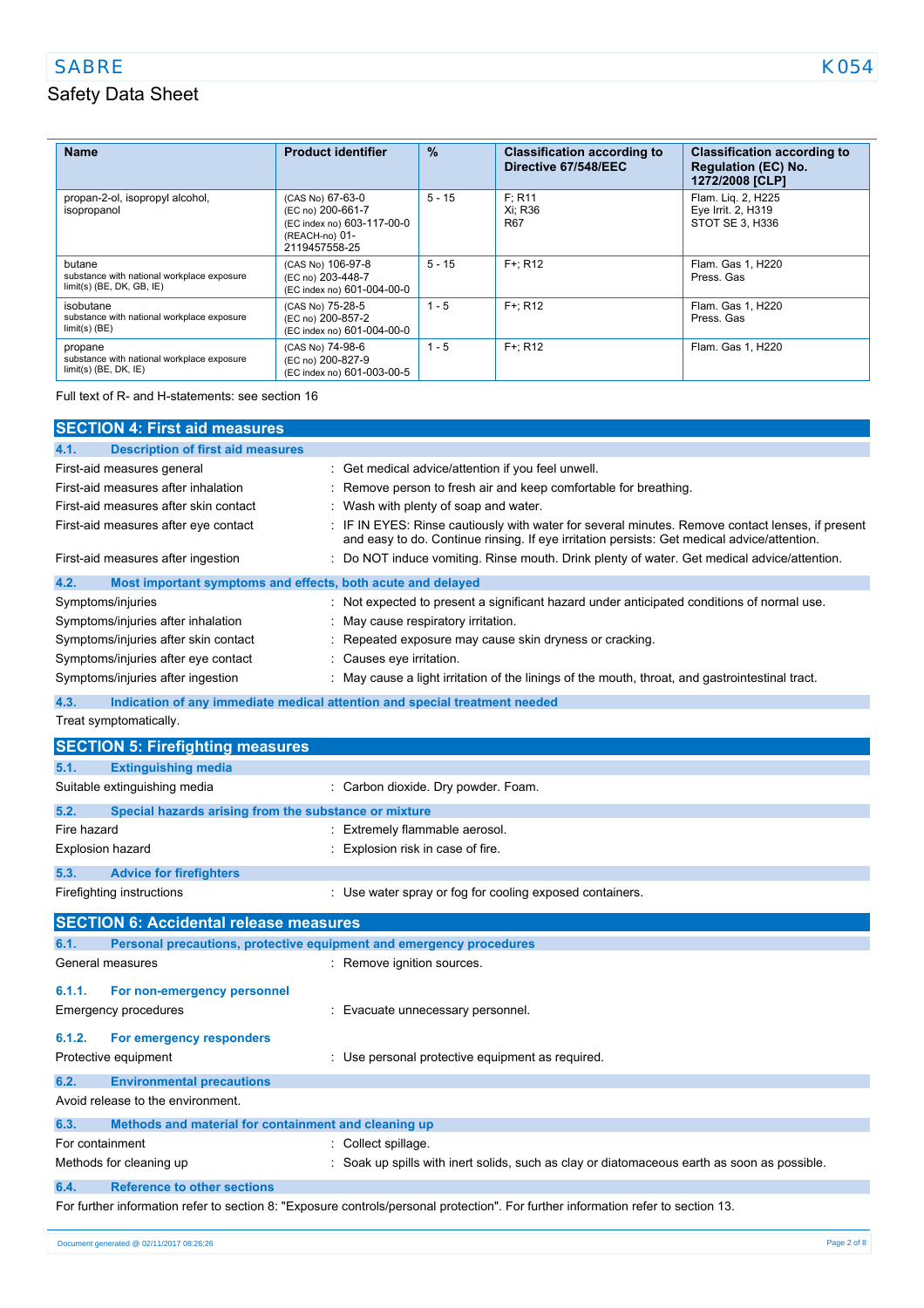## Safety Data Sheet

| <b>SECTION 7: Handling and storage</b>                               |                                                                                                                      |
|----------------------------------------------------------------------|----------------------------------------------------------------------------------------------------------------------|
| 7.1.<br><b>Precautions for safe handling</b>                         |                                                                                                                      |
| Additional hazards when processed                                    | : Pressurized container: Do not pierce or burn, even after use.                                                      |
| Precautions for safe handling                                        | : Do not spray on an open flame or other ignition source.                                                            |
| Hygiene measures                                                     | : Do not eat, drink or smoke when using this product.                                                                |
| 7.2.<br>Conditions for safe storage, including any incompatibilities |                                                                                                                      |
| Technical measures                                                   | : Does not require any specific or particular technical measures.                                                    |
| Storage conditions                                                   | : Keep away from ignition sources. Protect from sunlight. Do not expose to temperatures<br>exceeding 50 $°C/122$ °F. |

Incompatible products **incompatible products** : Oxidizing agent. Strong acids. Strong bases. Incompatible materials **incompatible materials** : Direct sunlight. Heat sources. Sources of ignition.

Special rules on packaging **in the set of the Special rules** on packaging in the Keep only in original container.

### **7.3. Specific end use(s)**

No additional information available

### **SECTION 8: Exposure controls/personal protection**

## **8.1. Control parameters propan-2-ol, isopropyl alcohol, isopropanol (67-63-0)** Belgium Limit value (mg/m<sup>3</sup>) 500 mg/m<sup>3</sup> Belgium Limit value (ppm) 200 ppm Belgium Short time value (mg/m<sup>3</sup>) 1000 mg/m<sup>3</sup> Belgium Short time value (ppm) 3 and 400 ppm Denmark Local name Isopropylalkohol (2005) Denmark Grænseværdie (langvarig) (mg/m<sup>3</sup>) 490 mg/m<sup>3</sup> Denmark Grænseværdie (langvarig) (ppm) 200 ppm Germany TRGS 900 Limitation of exposure peaks (mg/m<sup>3</sup>) 1000 mg/m<sup>3</sup> **Ireland Isopropyl alcohol Local name Isopropyl alcohol Isopropyl alcohol** Ireland OEL (8 hours ref) (ppm) 200 ppm Ireland OEL (15 min ref) (ppm) 400 ppm **Ireland** Notes (IE) Sk Netherlands Grenswaarde TGG 8H (mg/m<sup>3</sup>) 650 mg/m<sup>3</sup> Netherlands Grenswaarde TGG 15MIN (mg/m<sup>3</sup>) 0 mg/m<sup>3</sup> United Kingdom **Local name Propan-2-ol** United Kingdom **WEL TWA (mg/m<sup>3</sup>)** 999 mg/m<sup>3</sup> United Kingdom WEL TWA (ppm) 400 ppm United Kingdom WEL STEL (mg/m<sup>a</sup>) 1250 mg/m<sup>3</sup> United Kingdom WEL STEL (ppm) 500 ppm **isobutane (75-28-5)** Belgium Limit value (ppm) 1000 ppm **propane (74-98-6)** Belgium Limit value (ppm) 1000 ppm Denmark **Local name Local name** Propan Denmark Grænseværdie (langvarig) (mg/mª) 1800 mg/mª Denmark Grænseværdie (langvarig) (ppm) 1000 ppm **Ireland** Propane **Propane** Propane **Propane** Ireland **OEL (8 hours ref) (ppm)** 1000 ppm Ireland **Notes (IE)** Asphx **butane (106-97-8)** Belgium **Limit value (mg/m<sup>3</sup>)** 1928 mg/m<sup>3</sup> Belgium **Limit value (ppm)** 800 ppm Denmark Local name n-Butan n-Butan n-Butan n-Butan n-Butan n-Butan n-Butan n-Butan n-Butan n-Butan n-Butan n-Butan n-Butan n-Butan n-Butan n-Butan n-Butan n-Butan n-Butan n-Butan n-Butan n-Butan n-Butan n-Butan n-Butan n-B Denmark Grænseværdie (langvarig) (mg/m<sup>3</sup>) 1200 mg/m<sup>3</sup> Denmark Grænseværdie (langvarig) (ppm) 500 ppm **Ireland** Butane **Local name Local name Butane Butane**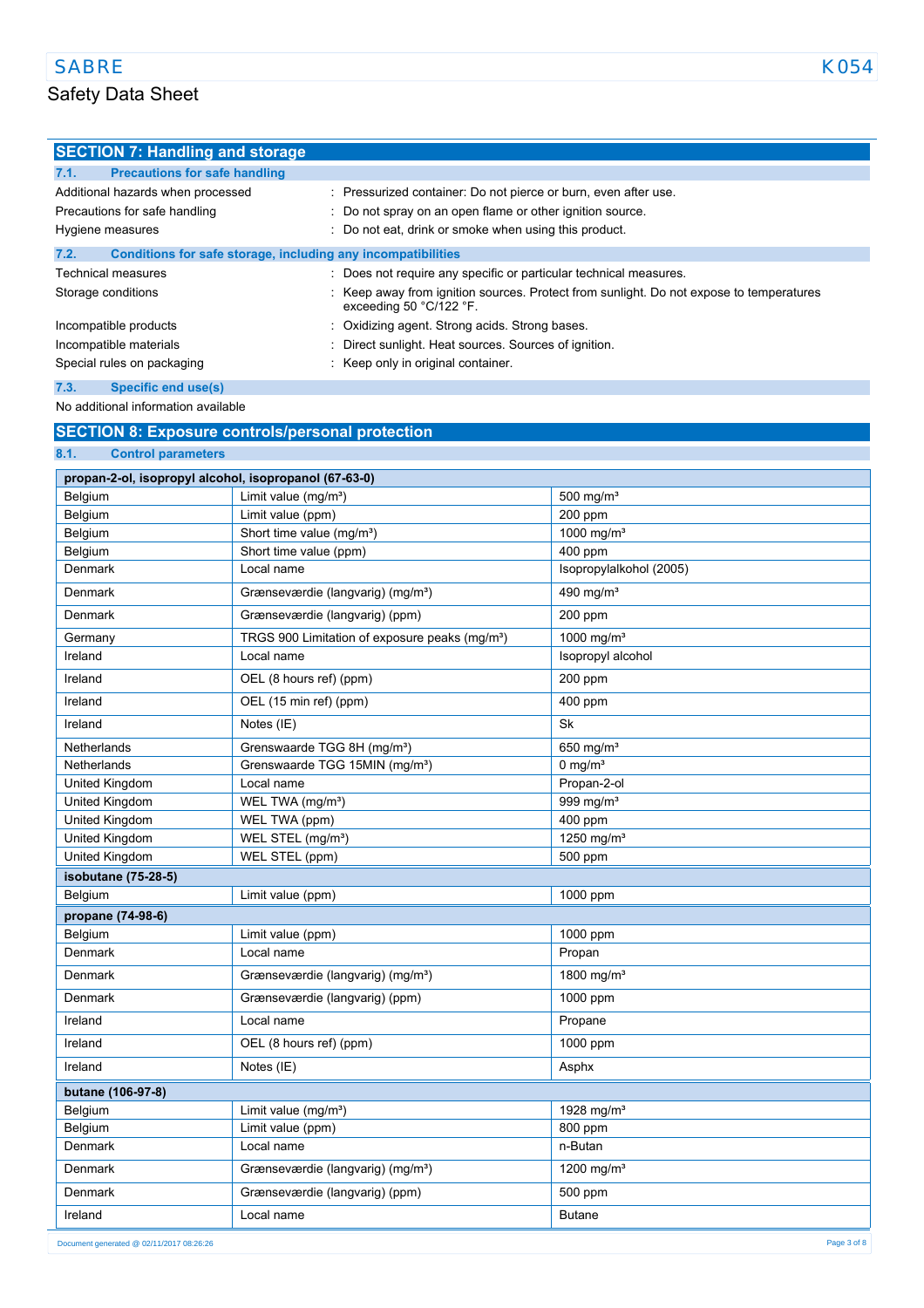## SABRE KO54

| butane (106-97-8)                |                               |                                                                             |
|----------------------------------|-------------------------------|-----------------------------------------------------------------------------|
| Ireland                          | OEL (8 hours ref) (ppm)       | $1000$ ppm                                                                  |
| United Kingdom                   | Local name                    | <b>Butane</b>                                                               |
| United Kingdom                   | WEL TWA (mg/m <sup>3</sup> )  | 1450 mg/m <sup>3</sup>                                                      |
| United Kingdom                   | WEL TWA (ppm)                 | 600 ppm                                                                     |
| United Kingdom                   | WEL STEL (mg/m <sup>3</sup> ) | 1810 mg/m <sup>3</sup>                                                      |
| United Kingdom                   | WEL STEL (ppm)                | 750 ppm                                                                     |
| United Kingdom                   | Remark (WEL)                  | Carc, (only applies if Butane contains more than 0.1%<br>of buta-1,3-diene) |
|                                  |                               |                                                                             |
| 8.2.<br><b>Exposure controls</b> |                               |                                                                             |

| Materials for protective clothing | : Not required for normal conditions of use            |
|-----------------------------------|--------------------------------------------------------|
| Hand protection                   | : In case of repeated or prolonged contact wear gloves |
| Eye protection                    | : Not required for normal conditions of use            |
| Skin and body protection          | : Not required for normal conditions of use            |
| Respiratory protection            | : Not required for normal conditions of use            |

# **SECTION 9: Physical and chemical properties**

| Information on basic physical and chemical properties<br>9.1. |                   |
|---------------------------------------------------------------|-------------------|
| Physical state                                                | Liquid            |
| Appearance                                                    | Aerosol.          |
| Colour                                                        | Colourless.       |
| Odour                                                         | sharp.            |
| Odour threshold                                               | No data available |
| рH                                                            | No data available |
| Relative evaporation rate (butylacetate=1)                    | No data available |
| Melting point                                                 | No data available |
| Freezing point                                                | No data available |
| Boiling point                                                 | No data available |
| Flash point                                                   | No data available |
| Auto-ignition temperature                                     | No data available |
| Decomposition temperature                                     | No data available |
| Flammability (solid, gas)                                     | No data available |
| Vapour pressure                                               | No data available |
| Relative vapour density at 20 °C                              | No data available |
| Relative density                                              | 0.9<br>۰.         |
| Solubility                                                    | No data available |
| Log Pow                                                       | No data available |
| Viscosity, kinematic                                          | No data available |
| Viscosity, dynamic                                            | No data available |
| <b>Explosive properties</b>                                   | No data available |
| Oxidising properties                                          | No data available |
| <b>Explosive limits</b>                                       | No data available |
|                                                               |                   |

**9.2. Other information**

No additional information available

|       | <b>SECTION 10: Stability and reactivity</b> |             |
|-------|---------------------------------------------|-------------|
| 10.1. | <b>Reactivity</b>                           |             |
|       | Pressurised container: May burst if heated. |             |
| 10.2. | <b>Chemical stability</b>                   |             |
|       | Stable under normal conditions.             |             |
| 10.3. | <b>Possibility of hazardous reactions</b>   |             |
|       | No additional information available         |             |
| 10.4. | <b>Conditions to avoid</b>                  |             |
|       | Direct sunlight. Heat. Open flame.          |             |
|       | Document generated @ 02/11/2017 08:26:26    | Page 4 of 8 |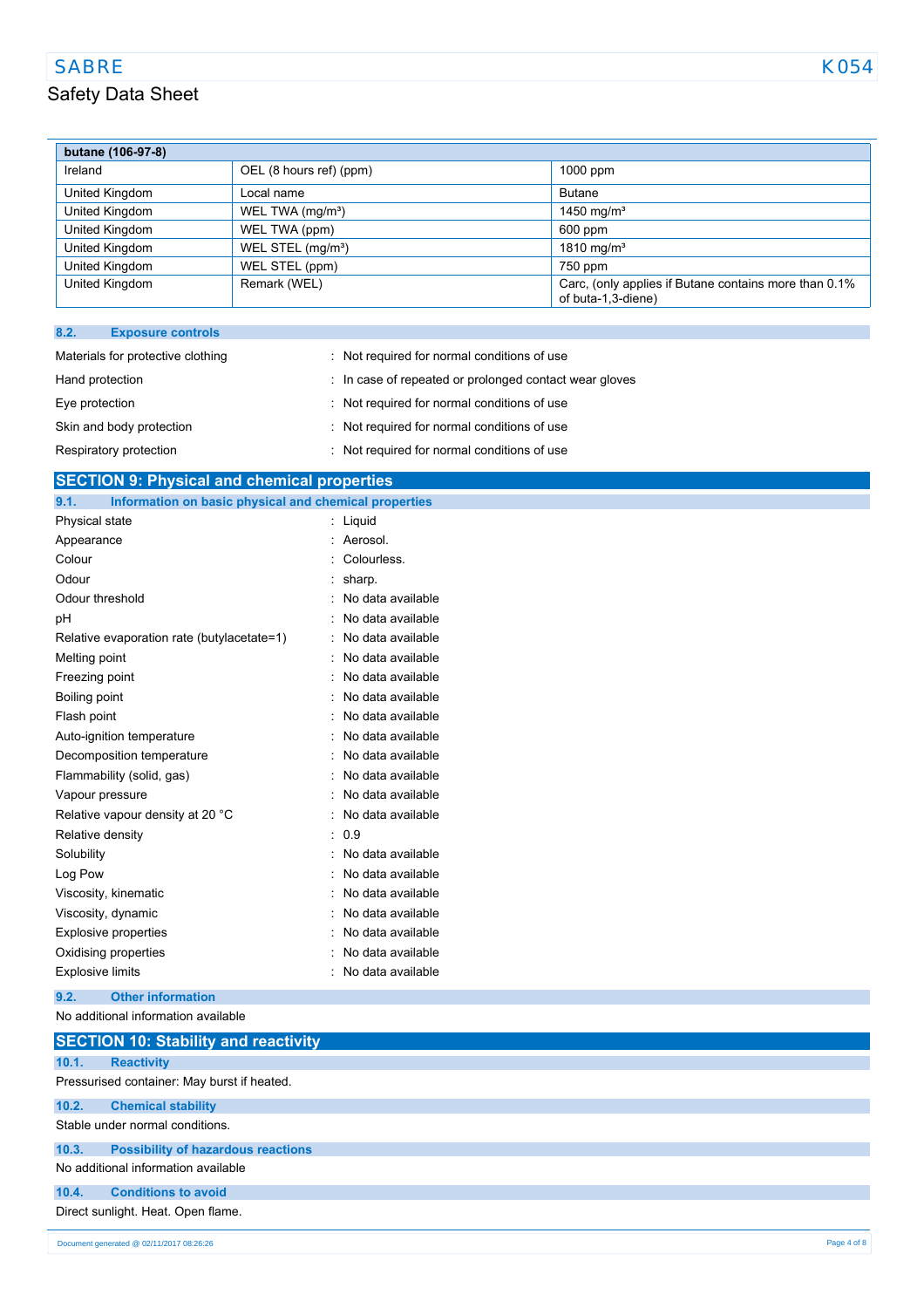# Safety Data Sheet

**10.5. Incompatible materials**

## No additional information available **10.6. Hazardous decomposition products** No additional information available **SECTION 11: Toxicological information 11.1. Information on toxicological effects** Acute toxicity **in the case of the Case of the Case of the Case of the Case of the Case of the Case of the Case of the Case of the Case of the Case of the Case of the Case of the Case of the Case of the Case of the Case of** Skin corrosion/irritation in the set of the set of the Skin corrosion/irritation Serious eye damage/irritation : Not classified Respiratory or skin sensitisation : Not classified Germ cell mutagenicity **in the case of the Contract Contract Contract Contract Contract Contract Contract Contract Contract Contract Contract Contract Contract Contract Contract Contract Contract Contract Contract Contract** Carcinogenicity **Carcinogenicity 1999 Carcinogenicity Carcial Carcial Carcial Carcial Carcial Carcial Carcial Carcial Carcial Carcial Carcial Carcial Carcial Carcial Carcial Carcial Carcial Carcial Carcial Carcial Ca** Reproductive toxicity **in the set of the CRS** in Not classified Specific target organ toxicity (single exposure) : Not classified Specific target organ toxicity (repeated exposure) : Not classified Aspiration hazard **in the set of the set of the set of the set of the set of the set of the set of the set of the set of the set of the set of the set of the set of the set of the set of the set of the set of the set of th FOAMING HARD SURFACE CLEANER** Vaporizer Aerosol **SECTION 12: Ecological information 12.1. Toxicity propan-2-ol, isopropyl alcohol, isopropanol (67-63-0)** LC50 fish 1 9640 mg/l EC50 other aquatic organisms 1 13299 mg/l EC50 waterflea (48 h) EC50 other aquatic organisms 2 <br> > 1000 mg/l IC50 algea (72 h) mg/l **12.2. Persistence and degradability** No additional information available **12.3. Bioaccumulative potential propan-2-ol, isopropyl alcohol, isopropanol (67-63-0)** Log Pow 2014 **12.4. Mobility in soil** No additional information available **12.5. Results of PBT and vPvB assessment** No additional information available **12.6. Other adverse effects** No additional information available **SECTION 13: Disposal considerations 13.1. Waste treatment methods** Product/Packaging disposal recommendations : Do not pierce or burn, even after use. **SECTION 14: Transport information** In accordance with ADR / RID / IMDG / IATA / ADN **14.1. UN number** UN-No. (ADR) : 1950 UN-No. (IMDG) : 1950 UN-No. (IATA) : 1950 **14.2. UN proper shipping name** Proper Shipping Name (ADR) : AEROSOLS Proper Shipping Name (IMDG)  $\qquad \qquad$  : AEROSOLS

| Proper Shipping Name (IMDG)          | . AERUSULS                        |
|--------------------------------------|-----------------------------------|
| Proper Shipping Name (IATA)          | : AEROSOLS FLAMMABLE              |
| Transport document description (ADR) | : UN 1950 AEROSOLS, $2.1$ , $(D)$ |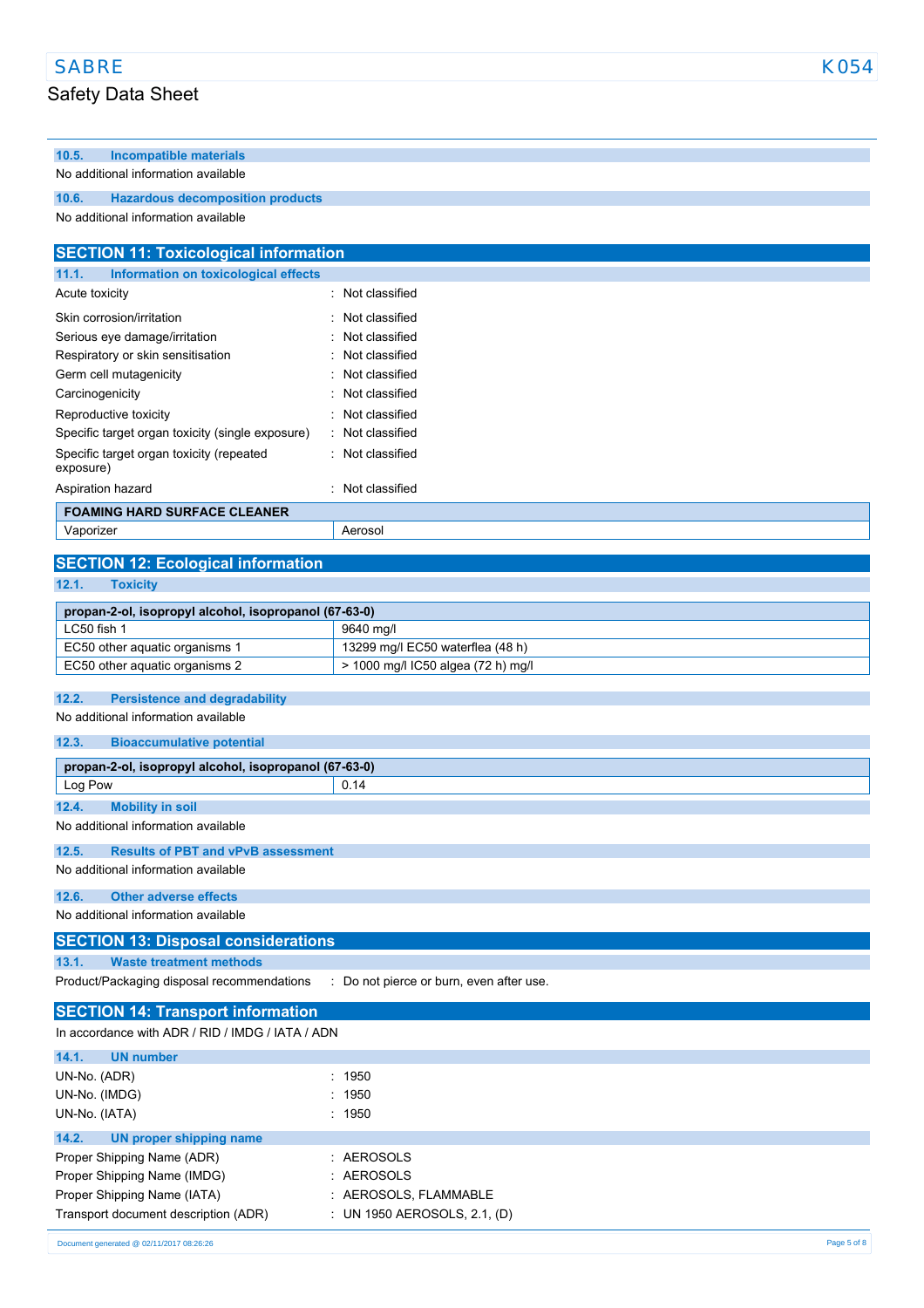| Transport document description (IMDG)                      | : UN 1950 AEROSOLS, 2.1                  |
|------------------------------------------------------------|------------------------------------------|
| 14.3.<br><b>Transport hazard class(es)</b>                 |                                          |
| <b>ADR</b>                                                 |                                          |
| Transport hazard class(es) (ADR)<br>Danger labels (ADR)    | $\therefore$ 2.1<br>$\therefore$ 2.1     |
|                                                            |                                          |
| <b>IMDG</b>                                                |                                          |
| Transport hazard class(es) (IMDG)                          | : 2.1                                    |
| Danger labels (IMDG)                                       | $\therefore$ 2.1                         |
|                                                            |                                          |
|                                                            |                                          |
| <b>IATA</b><br>Transport hazard class(es) (IATA)           | $\therefore$ 2.1                         |
| Hazard labels (IATA)                                       | $\therefore$ 2.1                         |
|                                                            |                                          |
|                                                            |                                          |
|                                                            |                                          |
| 14.4.<br><b>Packing group</b>                              |                                          |
| Packing group (ADR)                                        | Not applicable<br>t                      |
| Packing group (IMDG)                                       | Not applicable                           |
| Packing group (IATA)                                       | Not applicable                           |
| 14.5.<br><b>Environmental hazards</b>                      |                                          |
| Dangerous for the environment                              | ÷.<br>No                                 |
| Marine pollutant                                           | No<br>۰                                  |
| Other information                                          | : No supplementary information available |
| 14.6.<br><b>Special precautions for user</b>               |                                          |
| - Overland transport                                       |                                          |
| Classification code (ADR)                                  | : 5F                                     |
| Special provisions (ADR)                                   | : 190, 327, 344, 625                     |
| Limited quantities (ADR)                                   | $\div$ 11                                |
| Excepted quantities (ADR)                                  | E <sub>0</sub><br>÷.                     |
| Packing instructions (ADR)                                 | : P207, LP02                             |
| Special packing provisions (ADR)                           | : PP87, RR6, L2                          |
| Mixed packing provisions (ADR)<br>Transport category (ADR) | :MP9<br>$\therefore$ 2                   |
| Special provisions for carriage - Packages                 | $\therefore$ V14                         |
| (ADR)<br>Special provisions for carriage - Loading,        | : CV9, CV12                              |
| unloading and handling (ADR)                               |                                          |
| Special provisions for carriage - Operation<br>(ADR)       | $:$ S <sub>2</sub>                       |
| Tunnel restriction code (ADR)                              | $\therefore$ D                           |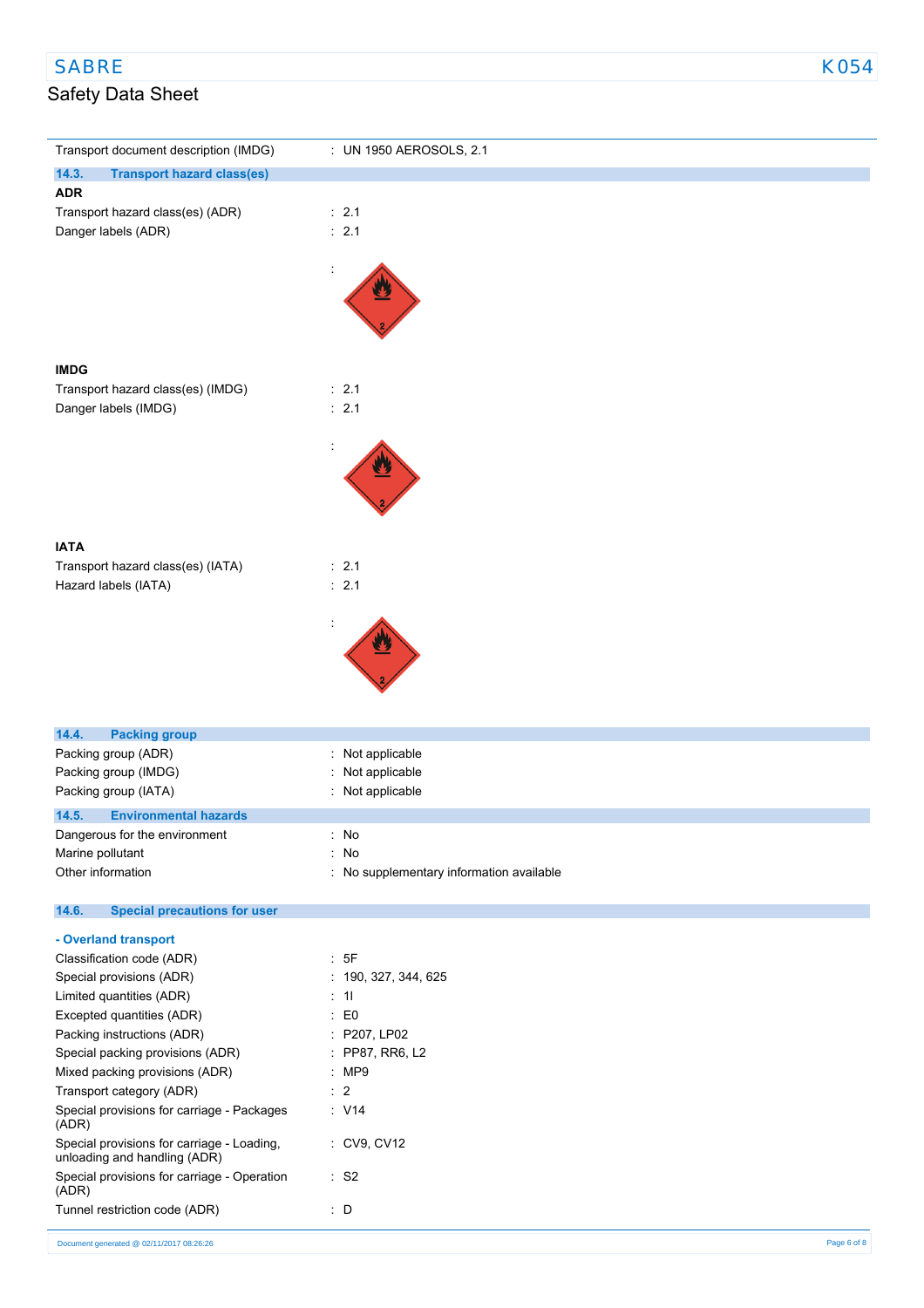### **- Transport by sea**

| Special provisions (IMDG)                    | : 63, 190, 277, 327, 344, 959 |
|----------------------------------------------|-------------------------------|
| Limited quantities (IMDG)                    | : SP277                       |
| Excepted quantities (IMDG)                   | $E_0$                         |
| Packing instructions (IMDG)                  | : P207, LP02                  |
| Special packing provisions (IMDG)            | $:$ PP87, L2                  |
| EmS-No. (Fire)                               | $: F-D$                       |
| EmS-No. (Spillage)                           | : S-U                         |
| Stowage category (IMDG)                      | : None                        |
| - Air transport                              |                               |
| PCA Excepted quantities (IATA)               | $\mathbf{E}$ EO               |
| PCA Limited quantities (IATA)                | : Y203                        |
| PCA limited quantity max net quantity (IATA) | : 30kgG                       |
| PCA packing instructions (IATA)              | -203                          |
| PCA max net quantity (IATA)                  | 75kg                          |
| CAO packing instructions (IATA)              | : 203                         |
| CAO max net quantity (IATA)                  | : 150kg                       |
| Special provisions (IATA)                    | : A145, A167, A802            |
| ERG code (IATA)                              | 10L                           |

**14.7. Transport in bulk according to Annex II of MARPOL 73/78 and the IBC Code**

IBC code : Not applicable.

### **SECTION 15: Regulatory information**

**15.1. Safety, health and environmental regulations/legislation specific for the substance or mixture**

#### **15.1.1. EU-Regulations**

Contains no REACH substances with Annex XVII restrictions Contains no substance on the REACH candidate list Contains no REACH Annex XIV substances

#### **15.1.2. National regulations**

#### **Germany**

| <b>VwVwS Annex reference</b>                                                         | : Water hazard class (WGK) 2, hazardous to water (Classification according to VwVwS, Annex<br>4) |
|--------------------------------------------------------------------------------------|--------------------------------------------------------------------------------------------------|
| 12th Ordinance Implementing the Federal<br>Immission Control Act - 12. BlmSchV       | : Is not subject of the 12. BlmSchV (Hazardous Incident Ordinance)                               |
| <b>Netherlands</b>                                                                   |                                                                                                  |
| SZW-lijst van kankerverwekkende stoffen                                              | : None of the components are listed                                                              |
| SZW-lijst van mutagene stoffen                                                       | : None of the components are listed                                                              |
| NIET-limitatieve lijst van voor de voortplanting<br>giftige stoffen - Borstvoeding   | : None of the components are listed                                                              |
| NIET-limitatieve lijst van voor de voortplanting<br>giftige stoffen - Vruchtbaarheid | : None of the components are listed                                                              |
| NIET-limitatieve lijst van voor de voortplanting<br>giftige stoffen – Ontwikkeling   | : None of the components are listed                                                              |

#### **Denmark**

Recommendations Danish Regulation : Young people below the age of 18 years are not allowed to use the product

**15.2. Chemical safety assessment**

No additional information available

### **SECTION 16: Other information**

#### Full text of R-, H- and EUH-statements:

| Aerosol      | :ategory<br>Aerosol.                                                  |
|--------------|-----------------------------------------------------------------------|
| Eve Irrit. 2 | Category<br>.nage/eve irritation<br>$N$ $\alpha$<br>∵qamar<br>$\cdot$ |
|              |                                                                       |